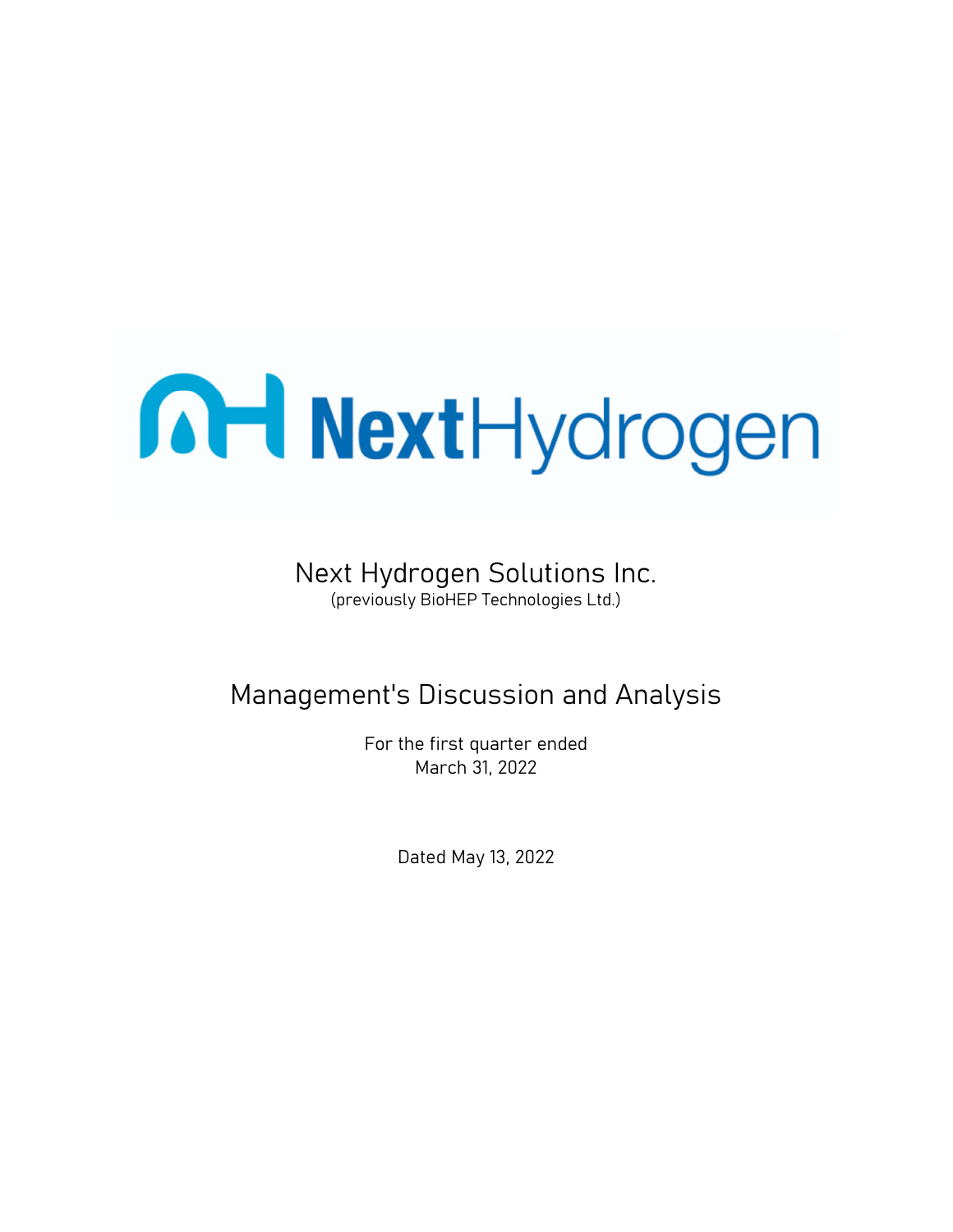

# General Information

The following is Next Hydrogen Solutions Inc.'s management discussion and analysis dated May 13, 2022 ("MD&A"), which provides a comparative overview of the Company's performance for the three month period ended March 31, 2022 with the corresponding three month period ended March 31, 2021, and it reviews the Company's financial position as at March 31, 2022. Throughout this MD&A, the term "Company" or "Next Hydrogen" shall mean Next Hydrogen Solutions Inc. and all of its wholly-owned subsidiaries. This discussion should be read in conjunction with the Company's MD&A, audited financial statements and accompanying notes as at and for the year ended December 31, 2021 as well as the unaudited condensed interim consolidated financial statements of the Company for the first quarter ended March 31, 2022 ("interim financial statements").

The interim financial statements of the Company and extracts from these interim financial statements contained in this MD&A were prepared in accordance with International Financial Reporting Standards ("IFRS") reporting, as issued by the International Accounting Standards Board ("IASB"). The interim financial statements comply with IAS 34, Interim Financial Reporting, and do not include all of the information required for annual financial statements. The Company's presentation currency is the Canadian dollar. All financial information presented has been rounded to the nearest dollar, except per share amounts and where otherwise indicated. The Company's interim financial statements for the first quarter ended March 31, 2022 were approved by its Board of Directors on May 13, 2022. Readers are cautioned that certain information included herein is forward-looking and based upon assumptions and anticipated results that are subject to uncertainties. Should one or more of these uncertainties materialize or should the underlying assumption prove incorrect, actual results may vary significantly from those expected. See "Forward Looking Statements" and "Risks and Uncertainties".

Unless otherwise indicated, the information in this report is dated as of May 13, 2022. Additional information relating to the Company is available on SEDAR at www.sedar.com.

# Operational Highlights

Management is proud to highlight a number of recent milestones that demonstrate significant recent progress:

- The Company signed a memorandum of understanding with Black & Veatch, a global engineering, procurement, consulting and construction company, to develop a complete, large-scale, and integrated multi-megawatt green hydrogen solution and identify areas of deeper collaboration and specific global opportunities. Next Hydrogen's unique hydrogen technology expertise and Black & Veatch's vast customer network and engineering leadership will offer an integrated hydrogen solution to clients worldwide.
- Next Hydrogen joined a coalition of 40 partners that will work together, through the New York State Energy Research and Development Authority, to become one of at least four regional clean hydrogen hubs designated through the US federal Clean Hydrogen Hubs program included in the federal 2021 bipartisan Infrastructure Investment and Jobs Act to advance a vision that enables a long-term sustainable clean hydrogen industry in the US Northeast. The coalition will be competitively positioned to advance a vision that enables a long-term sustainable clean hydrogen industry in the Northeast region and to develop a proposal in response to the United States Department of Energy (DOE) Funding Opportunity Announcement with \$8 billion in funding available.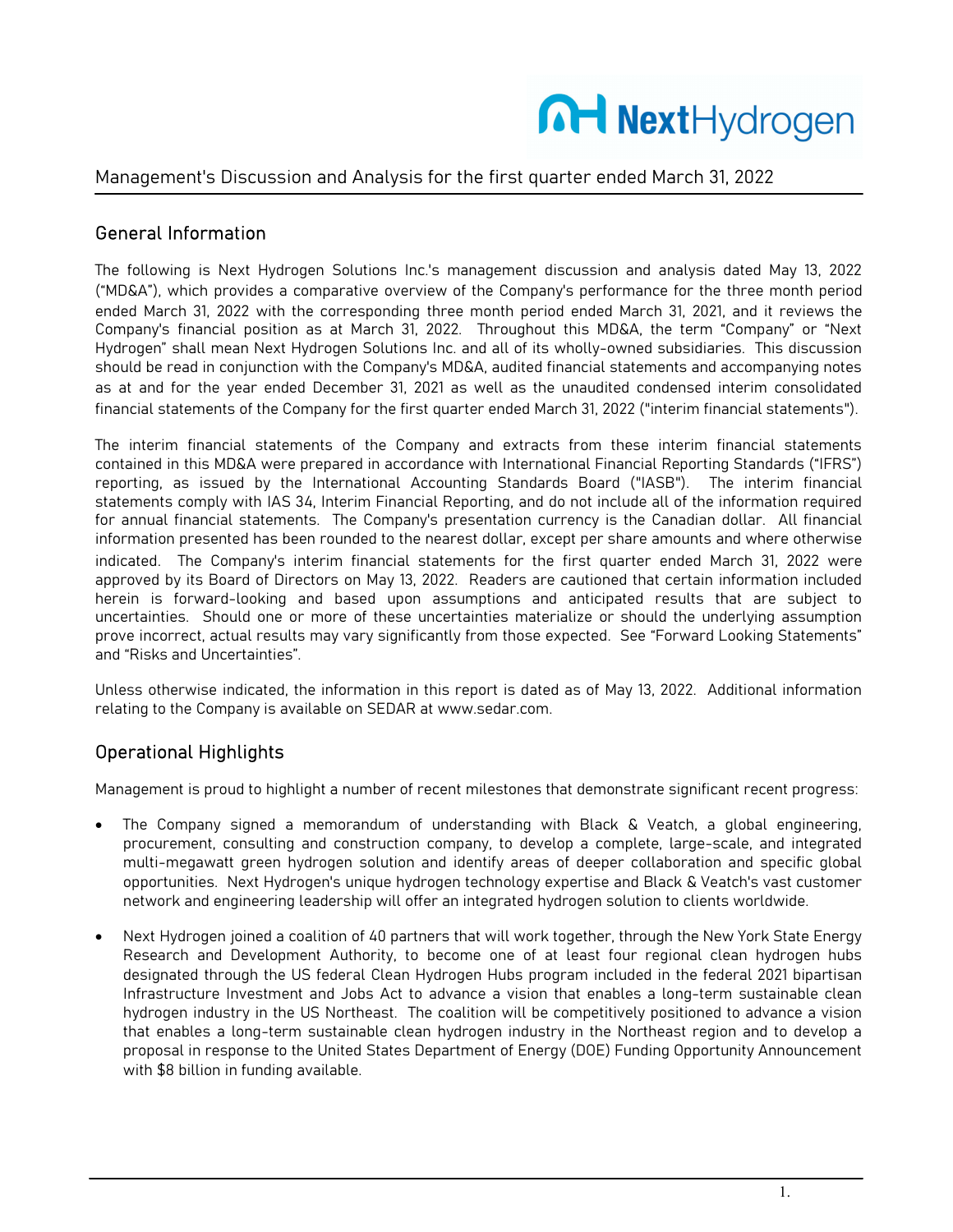

- The Company completed the installation of multiple test platforms at its new 27,000 square foot facility in Mississauga, Ontario. The test infrastructure includes bench scale test stands for qualification testing of new materials and performance characterization, pilot scale test equipment for validating new electrolyzer designs, durability and lifetime characteristics, and a factory acceptance test stand which is capable of testing commercial systems before they are shipped out to customers. This critical capability is expected to significantly accelerate the deployment of its new product lines in a reliable and cost-effective manner.
- The Company successfully upgraded its U.S. listing to the OTCQX under the symbol "NXHSF", which is the highest market tier of OTC Markets and requires companies to meet high financial standards, follow best practice corporate governance and demonstrate compliance with applicable securities laws.

#### Business Overview

Founded in 2007, Next Hydrogen's innovative water electrolysis technology, with patented cell architecture, is designed to efficiently convert intermittent renewable electric power sources into clean hydrogen at infrastructure scale. The Company was co-founded by Dr. Jim Hinatsu (COO) and Dr. Michael Stemp (CTO) who are experts in water electrolysis. They previously led research & development and intellectual property development for Stuart Energy (acquired by Hydrogenics in 2004) and Hydrogenics (acquired by Cummins in 2019).

While some of the world's brightest minds with strong capital resources have been focused on improving cell materials and components, improvements to the cell design architecture have garnered very little attention and as a consequence the design has not changed in decades. Next Hydrogen's team, with a combined experience of over 100 years in water electrolysis, has dedicated more than a decade to revolutionizing the design architecture of the electrolyzer to optimize it for renewable energy integration. To date, it has been awarded 39 patents (more pending) across multiple jurisdictions. The break-through innovation in cell design architecture enables unprecedented operational flexibility to capture the entire output of intermittent renewable energy using significantly smaller or fewer units than a traditional electrolyzer solution. Next Hydrogen believes its unique design enables high current density operations, a superior dynamic response and inherent scalability, representing a strong technological advantage to reduce the cost of green hydrogen generation and decarbonize industrial processes, the transportation industry, and energy markets at scale.

The advanced electrolyzer module design uses a new and fundamentally different approach to fluid flows in water electrolyzers. Fluid flows are maintained separately in each half-cell chamber or "slice" of the electrolyzer module, whereas conventional designs collect all the fluid flows in internal manifolds of the electrolyzer module, which are separated from the gas in external gas-liquid separators. Next Hydrogen's design can therefore handle much higher fluid flow rates, and much higher gas generation rates, which in turn enables our products to make more hydrogen economically, whenever low-cost electricity is available. The key enabling design features are incorporation of gas-liquid separators inside the electrolyzer module, and fluid flow passages that connect each gas production half-cell chamber directly to the gas-liquid separators.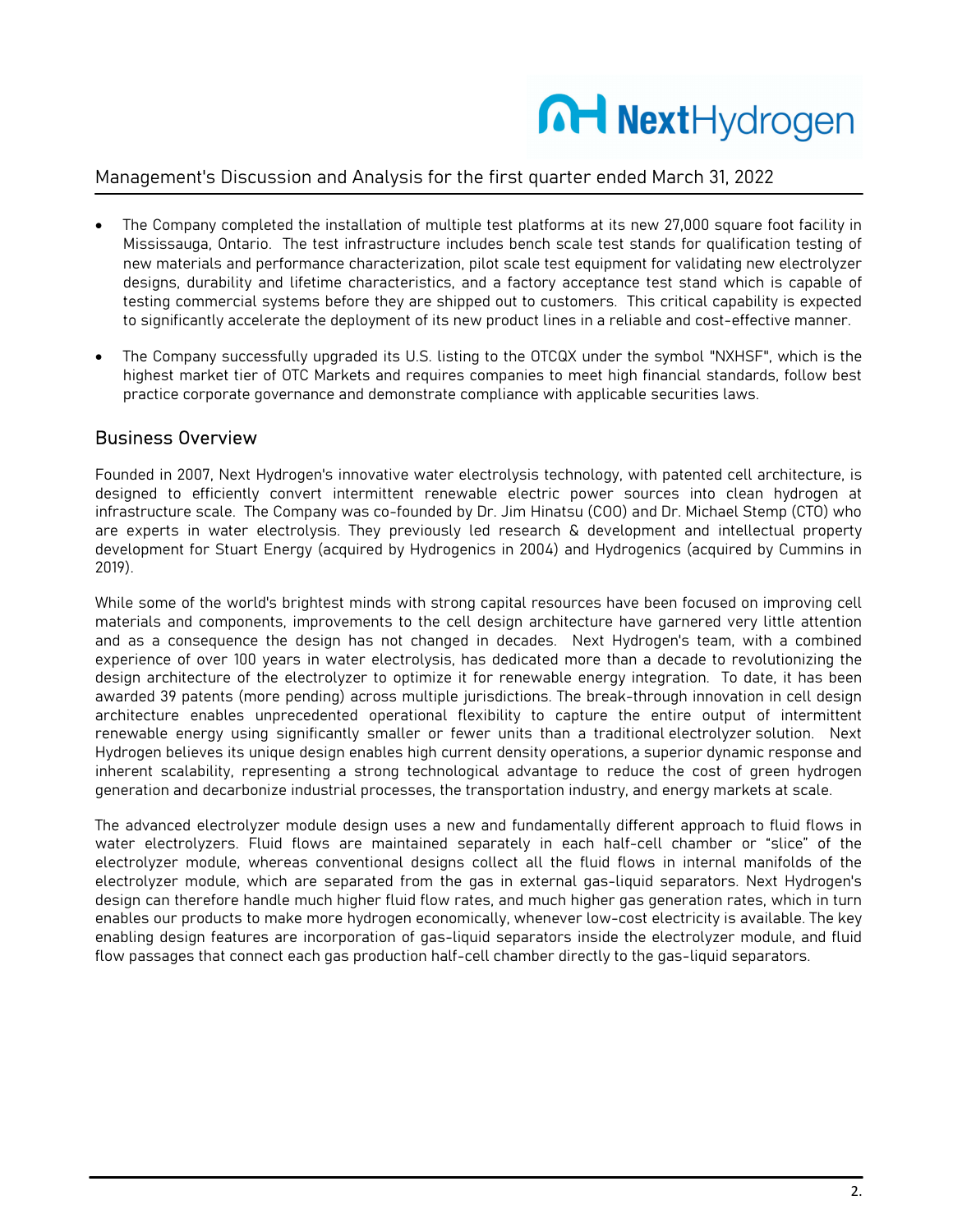

Next Hydrogen's product is a large-scale hydrogen generator, which makes hydrogen at the user's site from common plant utilities - water and electricity. The hydrogen generator system uses water electrolysis to generate high-purity hydrogen on demand. The key component in the system is an innovative, patented electrolyzer module, which is combined with balance of plant equipment including power, controls, gas purification, closed-loop cooling and water treatment. The process typically works by first converting AC electricity to DC electricity, which powers the electrolyzer module. Inside the electrolyzer module, water is converted by the DC electricity to hydrogen and oxygen gases. Hydrogen typically is the product gas, and it is cleaned and sent to the user's process and/or hydrogen storage. The system is automatically controlled and operates with minimal oversight. It is packaged in sea containers for ease of shipping and installation and outdoor installation frees up valuable indoor floor space.

Next Hydrogen is at the early commercialization stage and has demonstrated that the development of the final product with expected functionality is possible. The Company initially demonstrated its prototype with Atomic Energy Canada Limited ("AECL"). At the time, AECL publicly stated "the team successfully demonstrated the continuous operation of the cell with the required quality of hydrogen stream from the electrolyzer in a liquid phase catalytic exchange system." Following this, the Company sold a NH-60 test and evaluation electrolyzer system to Canadian Tire. Canadian Tire subsequently purchased two NH-300 electrolyzer systems (First Article). These systems will produce hydrogen to power fuel cell forklifts at Canadian Tire's distribution centres.

Next Hydrogen intends to dedicate a significant portion of its recent capital raise to product development and commercialization. As such, its current product line is undergoing new performance upgrades to factor in latest innovations, which is to be followed by commissioning of the units and further improvements as needed. These iterations and refinements are a normal course of a product development journey and will be necessary to comprehensively prove out the five-times scale-up from NH-60, unique design features, lifetime performance, and to ensure a competitive and robust product offering for mass volume production. Looking further ahead and as part of the product development roadmap, management intends to pursue further scaleup of this design from the current size range for large scale green hydrogen production.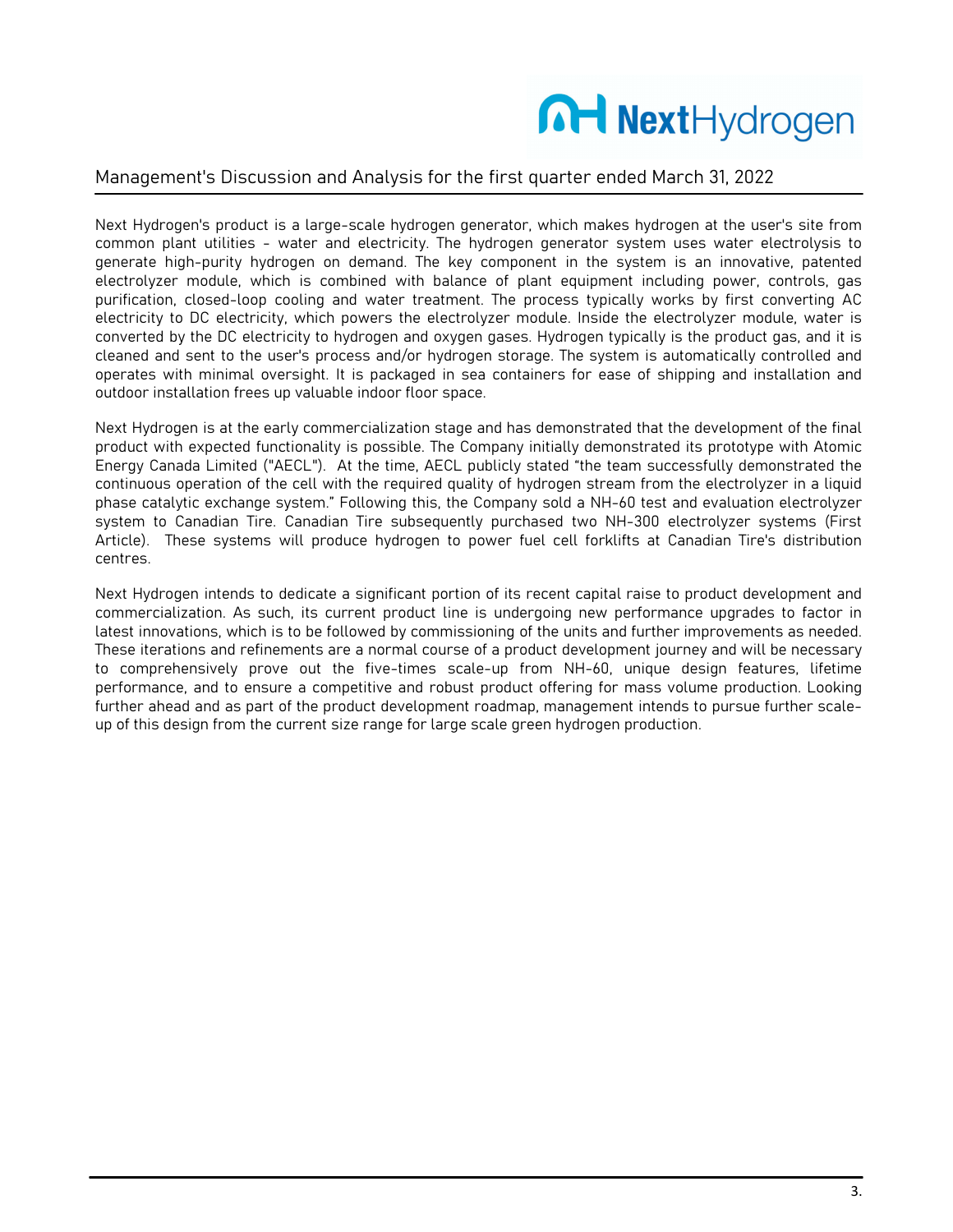# MartHydrogen

### Management's Discussion and Analysis for the first quarter ended March 31, 2022

# Results of Operations

#### Financial Highlights

|                                                                                                                |          | 3 months<br>ended<br>March<br>2022          |          | 3 months<br>ended<br>March<br>2021 |
|----------------------------------------------------------------------------------------------------------------|----------|---------------------------------------------|----------|------------------------------------|
| Revenue<br><b>Direct Costs</b>                                                                                 | \$       | 40,795<br>23,810                            | \$       |                                    |
| Gross margin                                                                                                   |          | 16,985                                      |          |                                    |
| <b>Expenses</b><br>Research and development<br>General and administrative<br>Marketing and sales<br>Provisions |          | 1,743,064<br>1,495,370<br>390,927<br>42,909 |          | 872,502<br>833,580<br>201,484      |
| Loss before the following                                                                                      |          | (3,655,285)                                 |          | (1,907,566)                        |
| Finance costs, net<br>Depreciation and amortization<br>Change in fair value of deferred share units            |          | 17,393                                      |          | 161,373                            |
| Transaction costs                                                                                              |          |                                             |          | 143,654                            |
| Net loss and comprehensive loss                                                                                |          | \$(3,672,678)                               | \$       | (2, 212, 593)                      |
| Loss per share - basic<br>Loss per share - diluted                                                             | \$<br>\$ | (0.16)<br>(0.16)                            | \$<br>\$ | (0.14)<br>(0.14)                   |
| Loss from operations                                                                                           | \$       | (3,655,285)                                 | \$       | (1,907,566)                        |
| Share-based compensation<br>Depreciation and amortization<br>Provisions <sup>(1)</sup>                         |          | 854,700<br>131,764<br>42,909                |          | 222,275<br>27,030                  |
| Adjusted EBITDA <sup>(2)</sup>                                                                                 | \$       | (2,625,912)                                 | \$       | (1,658,261)                        |

(1) Provisions have been added back as the expense is non-cash and non-recurring. Refer to "Non-IFRS Financial Measures."

(2) Refer to "Non-IFRS Financial Measures".

Transaction costs incurred during the previous year reflect costs incurred by the Company as part of the process of listing its shares on the TSX Venture Exchange.

#### Revenue

As Next Hydrogen is in the early stage of commercialization, historical revenues pertain to service revenue and part sales, which are ancillary to its core operations. The Company recorded \$40,795 in revenue during the period ended March 31, 2022, all of which was service revenue acquired as part of the Company's acquisition of CleanFuel Systems Inc. in Q2 of the prior year.

As of March 31, 2022, the Company had \$3,040,656 in deferred revenue, of which \$2,715,708 is expected to be earned over the next twelve months.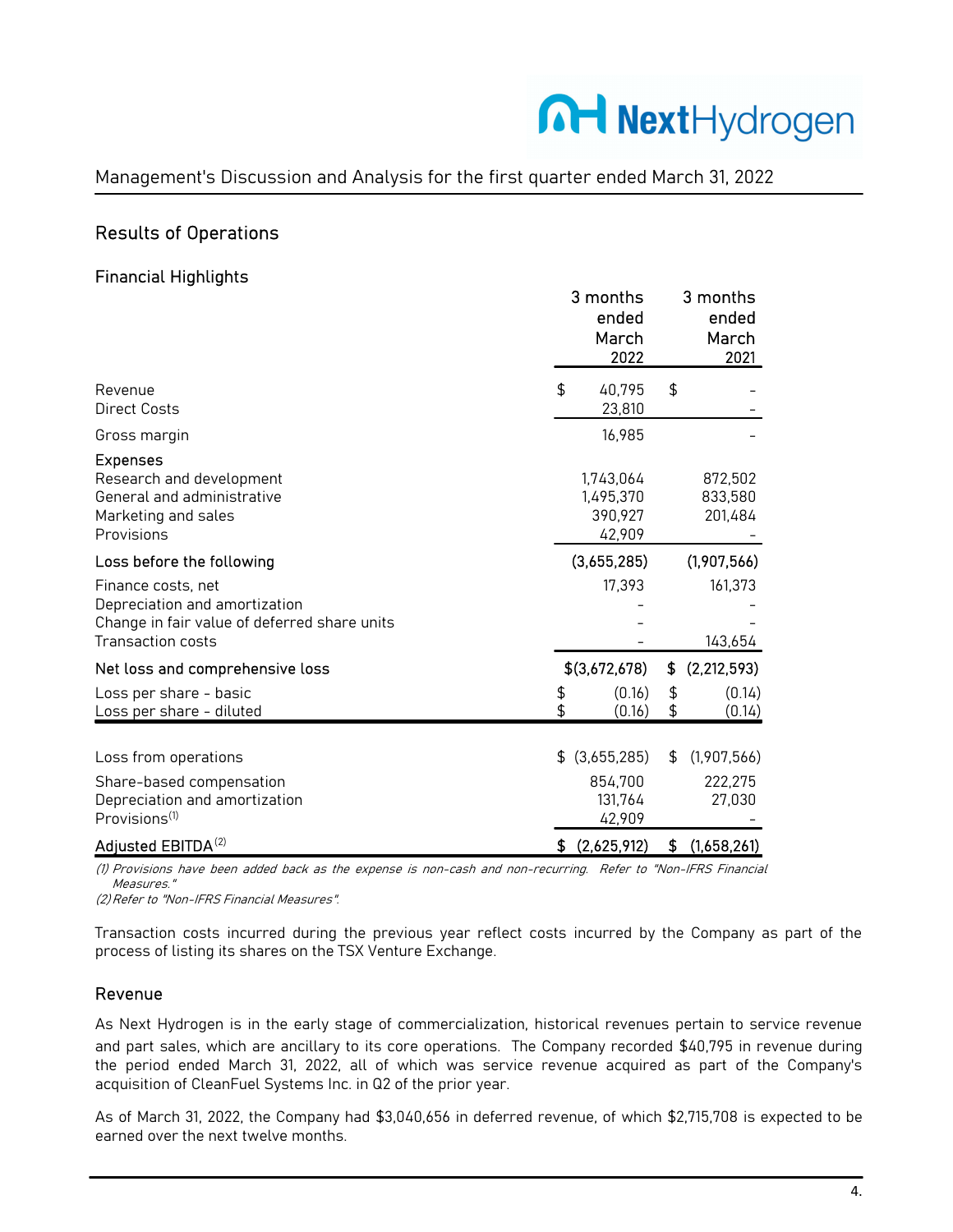# MartHydrogen

### Management's Discussion and Analysis for the first quarter ended March 31, 2022

| <b>Operating Expenses</b>  |           |           |
|----------------------------|-----------|-----------|
|                            | 2022      | 2021      |
| Research and development   | 1,743,064 | 872.502   |
| General and administrative | 1.495.370 | 833,580   |
| Marketing and sales        | 390.927   | 201.484   |
| Provisions                 | 42.909    |           |
|                            | 3,672,270 | 1,907,566 |

Research and development expenses increased by \$870,562 or 99.8% in the first quarter ended March 31, 2022, compared to the same period in 2021, as the Company had access to additional headcount and could accelerate development work on various projects. The Company was focused this quarter on implementing product upgrades to its current product line, commencing work on next generation units, and building out its test infrastructure.

General and administrative expenses increased by \$661,790 or 79.4% in the first quarter ended March 31, 2022, compared to the same period in 2021, as the Company significantly increased its management team, systems, and processes in anticipation of commercialization, including the implementation of a new ERP system that will allow for significantly improved controls, automation and scale. The Company's costs also increased to support improved corporate governance, controls and reporting required of a publicly traded company.

Marketing and sales expenses increased by \$189,443 or 94.0% in the first quarter ended March 31, 2022, compared to the same period in 2021, as the Company significantly increased the size of its business development, sales and marketing team during the year in order to build a robust sales pipeline for 2023.

There was a provision expense of \$42,909 recorded during the first quarter ended March 31, 2022 due to an increase in expected and probable future costs exceeding expected revenue associated with three contracts already in place. Provisions exist when the expected cost of a contract exceeds the associated revenue and are typical in early-stage companies that are still in the development phase and have low manufacturing volumes.

Overall, costs increased in the first quarter of 2022 relative to the same quarter last year, as the Company had improved access to capital and could accelerate on its development strategy. However, costs declined relative to Q4 2021 as a portion of research and development expenses were capitalized as 'equipment under construction'.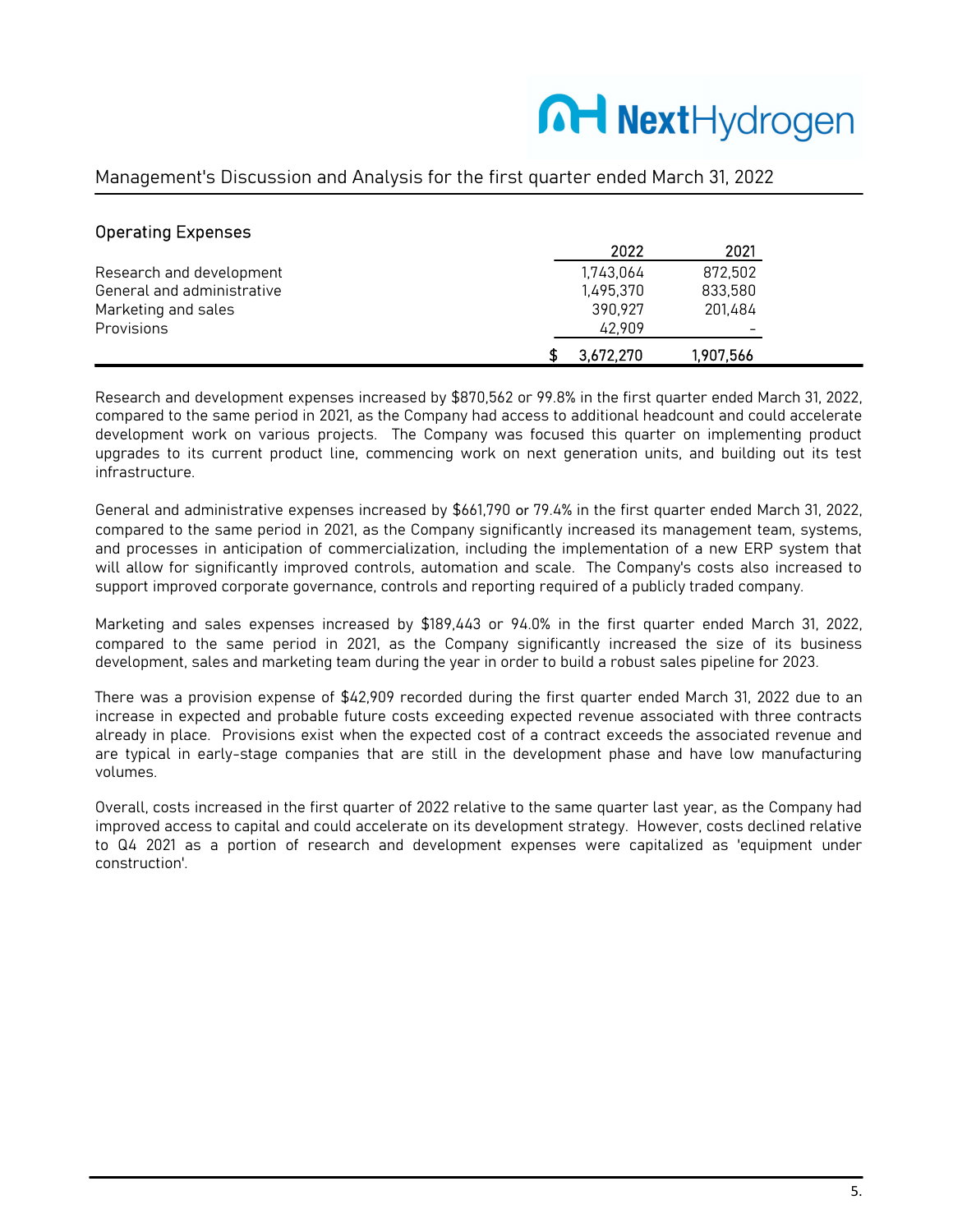

# Summary of Quarterly Results

The following table sets out quarterly financial information for the Company's eight most recently completed quarters:

| (in thousands)                                     | Q122                    | Q4'21              | Q3'21              | Q2'21               | Q1'21               | Q4'20              | Q3'20                      | Q2'20            |
|----------------------------------------------------|-------------------------|--------------------|--------------------|---------------------|---------------------|--------------------|----------------------------|------------------|
| Revenue                                            | 41                      | 41                 | 77                 | 59                  |                     |                    | $-$                        |                  |
| Loss from operations<br>Comprehensive Loss         | (3.655)<br>(3.673)      | (4,538)<br>(4.565) | (3.773)<br>(3,824) | (6,536)<br>(14,407) | (1,908)<br>(2, 213) | (1.673)<br>(2,640) | (942)<br>(1.554)           | (927)<br>(1,106) |
| Loss per share - Basic<br>Loss per share - Diluted | (0.16)<br>\$.<br>(0.16) | (0.20)<br>(0.20)   | (0.17)<br>(0.17)   | (0.85)<br>(0.85)    | (0.14)<br>(0.14)    | (0.21)<br>(0.21)   | $(0.16)$ \$<br>$(0.16)$ \$ | (0.15)<br>(0.15) |

Given the nascent nature of the industry and the large ticket size for unit order sales, the sale of Next Hydrogen's electrolyzers could result in significant fluctuations in revenues over the first few years of operations, until the Company builds a robust sales pipeline. In addition, as the Company's access to capital improved early last year, the Company was able to develop its team and processes, resulting in an acceleration of costs during 2021. Costs are now expected to remain relatively flat until the Company is ready for the next stage of commercialization.

### Liquidity and Capital Resources

|                                                 |     | March<br>2022 | December<br>2021 |
|-------------------------------------------------|-----|---------------|------------------|
| Cash                                            | \$. | 34,970,532    | 39,197,357       |
| Working capital <sup>(<math>\theta</math></sup> |     | 37,424,892    | 41,234,520       |
| Total assets                                    |     | 44.432.691    | 48,056,994       |
| $Debt^{(2)}$                                    |     | 326.177       | 361.087          |
| Shareholders' equity                            | \$. | 34,974,708    | 37,792,686       |

(1) Working capital is defined as current assets minus current liabilities, excluding deferred revenue and provisions

(2)Debt includes both current and long-term portions of bank indebtedness and long-term debt. Finance lease liability

has been excluded as it pertains to the company's head office and assembly facility lease.

Cash, working capital, total assets and shareholders' equity decreased slightly during the period ended March 31, 2022, in order to cover cash flows required for operating activities, equipment development and purchases, and to pay down debt.

Positive cashflows are not expected over the next few years as the Company continues to focus on product development and commercializing new product lines while building out the necessary infrastructure to commercialize its business. Management believes there is sufficient working capital to fund its operations over the next twelve months.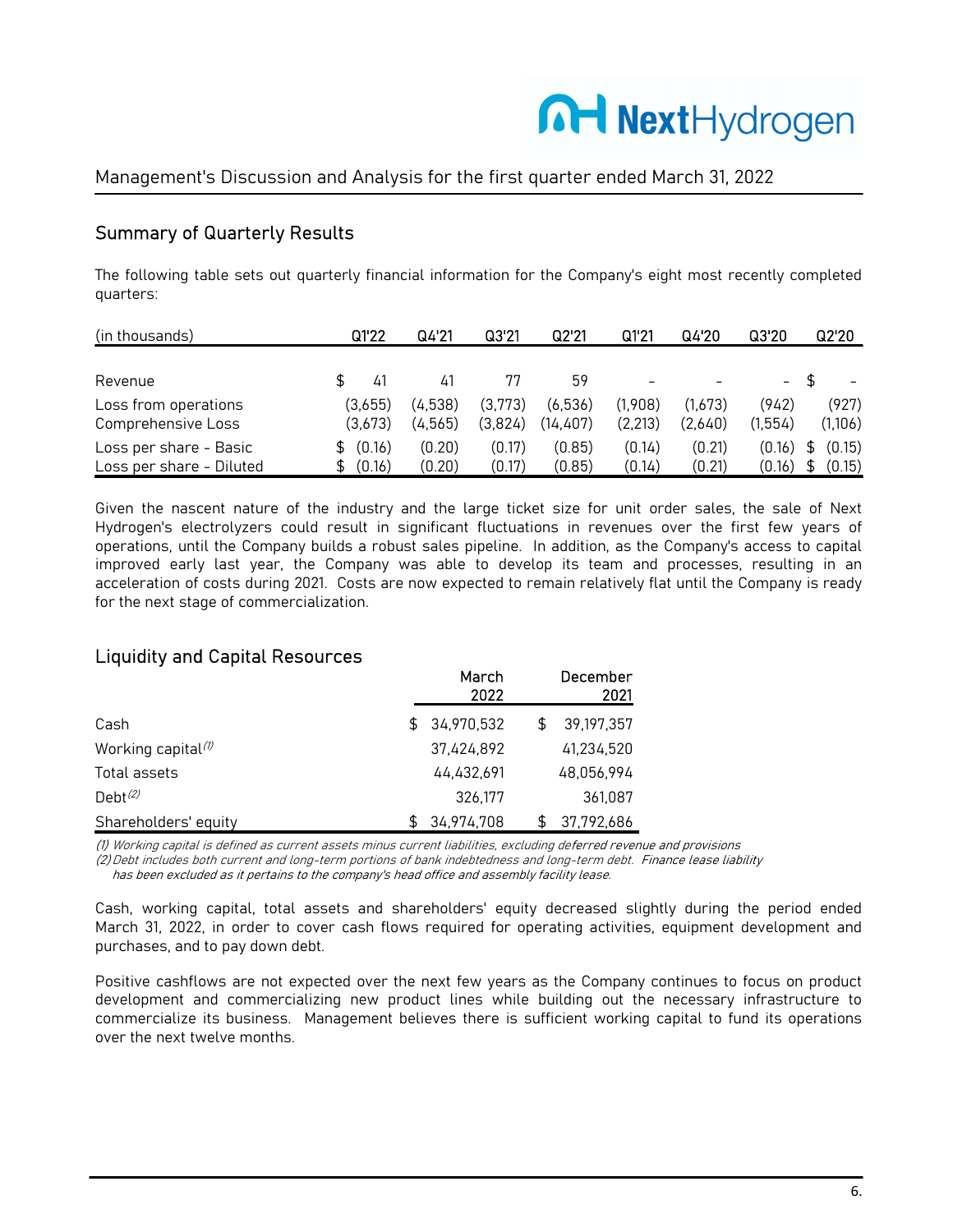# **A-I Next**Hydrogen

### Management's Discussion and Analysis for the first quarter ended March 31, 2022

As part of the RTO and related financing, the Company represented that \$24,570,000 of net proceeds would be spent over the following 12 months with the balance of \$25,975,000 to be spent in future periods. A comparison of the expected purposes of these funds, as disclosed in the Company's filing statement, versus actual spend to date is as follows:

|                                                      | $(12$ months)<br>Expected |     | (9 months)<br>Actual |
|------------------------------------------------------|---------------------------|-----|----------------------|
| Fees and expenses payable in connection with the RTO | 500.000<br>S              | \$. | 364.627              |
| Research and development / Capital expenditures      | 13,000,000                |     | 6,865,043            |
| Repayment of shareholder loan                        | 5.070.000                 |     | 5,105,256            |
| General and administrative                           | 4.000.000                 |     | 3,616,469            |
| Working capital                                      | 2,000,000                 |     | 2,187,875            |
|                                                      | \$ 24,570,000             | Æ.  | 18,139,270           |

The following table sets out the Company's contractual obligations with respect to debt:

|                         |       |        |                 |                          |                          |                          | After                    |
|-------------------------|-------|--------|-----------------|--------------------------|--------------------------|--------------------------|--------------------------|
| (in thousands)          | Total | 1 Year | 2 Years         | 3 Years                  | 4 Years                  | 5 Years                  | 5 Years                  |
| Bank indebtedness       | 60    | 60     | $\qquad \qquad$ | $\overline{\phantom{0}}$ | $\overline{\phantom{m}}$ | $\overline{\phantom{a}}$ | $\overline{\phantom{a}}$ |
| Finance lease liability | .855  | 59     | 76              |                          | 120                      | 181                      | .322                     |
| Long-term debt          | 266   | 136    |                 | 63                       |                          | $\overline{\phantom{a}}$ | $\overline{\phantom{0}}$ |

As of May 13, 2022, the Company had 22,888,436 common shares and 3,288,292 stock options outstanding. The Company does not have any off-balance sheet financing in place.

### Non-IFRS Financial Measures

This MD&A includes the following financial measures that do not have any standardized meaning under IFRS and may not be comparable to similar measures employed by other companies:

"EBITDA" is calculated as net income before interest, taxes, depreciation and amortization.

"Adjusted EBITDA" adjusts EBITDA for share-based compensation, unrealized gain (loss) on foreign exchange, transaction costs and other unusual and non-recurring items.

Management believes that these financial measures are useful for investors and other readers, when used in conjunction with other IFRS financial measures, as they are measures used internally by management to evaluate performance. However, these financial measures are intended to provide additional information and should not be considered in isolation or as a substitute for measures of financial performance prepared in accordance with IFRS.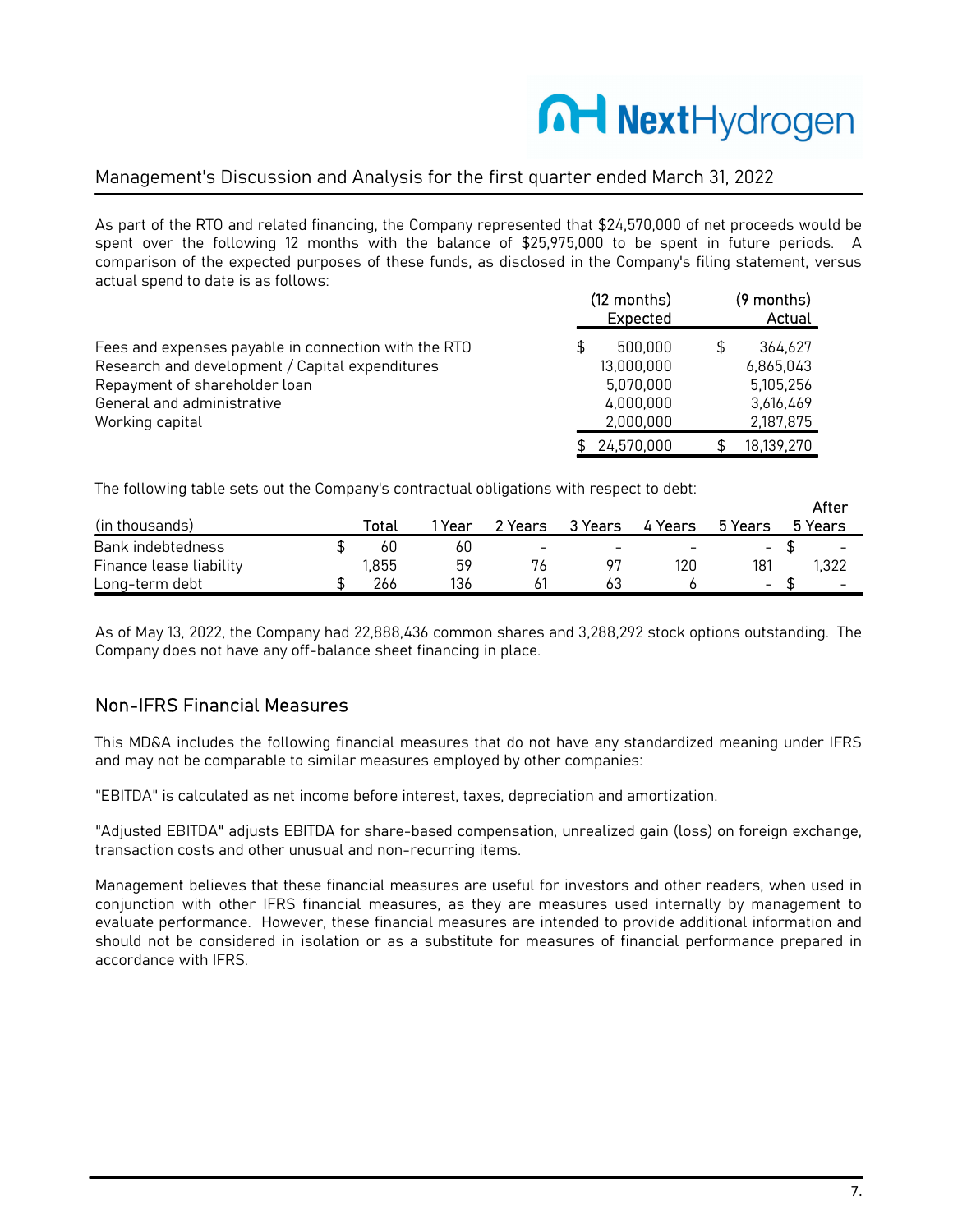

#### Forward-Looking Statements

Certain sections of this MD&A may contain "forward-looking statements" within the meaning of applicable securities legislation. All statements, other than statements of historical fact, made by the Company that address activities, events or developments that the Company expects or anticipates will or may occur in the future are forward-looking statements, including, but not limited to, statements preceded by, followed by or that include words such as "may", "will", "would", "could", "should", "believes", "estimates", "projects", "potential", "expects", "plans", "intends", "anticipates", "targeted", "continues", "forecasts", "designed", "goal", or the negative of those words or other similar or comparable words. Forward-looking statements may relate to the Company's future financial conditions, results of operations, plans, objectives, performance or business developments. Forward-looking statements are necessarily based upon a number of estimates and assumptions that, while considered reasonable by the Company as of the date of such statements, are inherently subject to significant business, economic and competitive uncertainties and contingencies. Known and unknown factors could cause actual results to differ materially from those projected in the forwardlooking statements.

There can be no assurance that forward-looking statements will prove to be accurate, as actual results and future events could differ materially from those anticipated in such statements. Forward-looking statements are provided for the purpose of providing information about management's expectations and plans relating to the future. All of the forward-looking statements made in this MD&A are qualified by these cautionary statements and those made in our other filings with applicable securities regulators in Canada. The Company disclaims any intention or obligation to update or revise any forward-looking statements, whether as a result of new information, future events or otherwise, or to explain any material difference between subsequent actual events and such forward-looking statements, except to the extent required by applicable law.

### Critical Accounting Estimates

The preparation of condensed interim consolidated financial statements in accordance with IFRS requires management to make judgments that affect the application of accounting policies and the interpretation of accounting standards, and to make estimates and assumptions which affect the reported amounts of assets and liabilities, the disclosure of contingent assets and liabilities, and the reported amounts of revenues and expenses. Management makes estimates based on specific facts or circumstances as well as past experiences. Management periodically reviews its estimates and underlying assumptions and as adjustments become necessary, they are reported in profit and loss in the period in which they become known. Due to the inherent uncertainty involved with making such estimates, actual results could differ from those reported.

A detailed description of the Company's critical accounting estimates can be found in the condensed interim consolidated financial statements.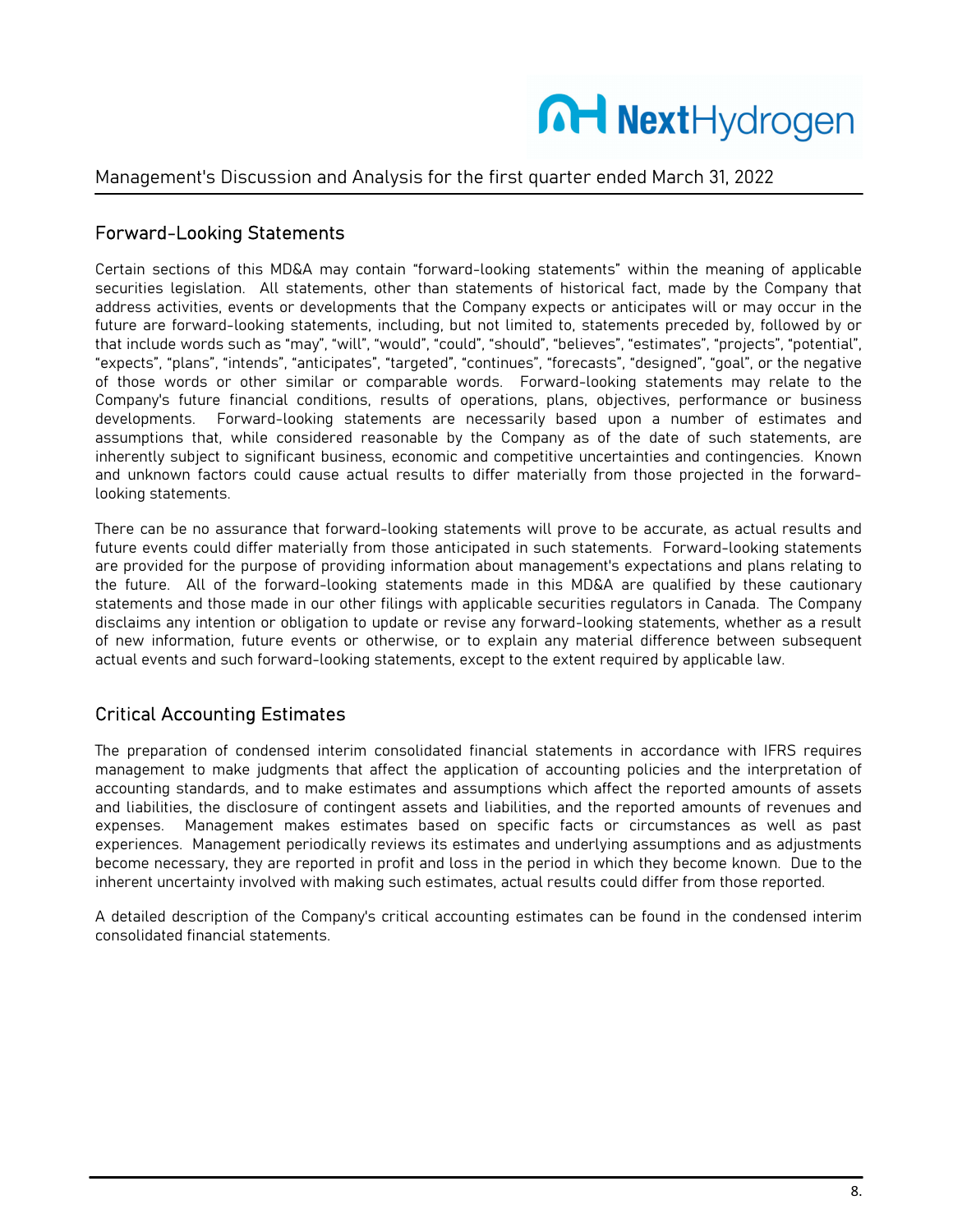

# Risks and Uncertainties

Any investment in the securities of the Company is speculative due to the nature of its business and stage of development. There are a number of risk factors that could materially affect the Company's future operating results and could cause actual events to differ materially from those described in the forward-looking statements related to the Company. In addition to the usual risks associated with an investment in a business, investors should carefully consider the following risk factors and the risk factors set out in the Company's Filing Statement. If any of the noted risks actually occur, the business may be harmed and the financial condition and results of operations may suffer significantly. In that event, the trading price of the common shares could decline, and shareholders may lose all or part of their investment. Additional risks and uncertainties not presently known to us or that we currently consider immaterial also may impair our business and operations.

#### Capital Requirements

Next Hydrogen plans to focus on research and development while building out the necessary infrastructure to commercialize its business and will use its working capital to carry out such initiatives. However, the development of new hydrogen technologies may require substantial additional financing. Further expansion of Next Hydrogen's business may be dependent upon its ability to obtain financing through equity or debt, and there can be no assurance that it will be able to obtain adequate financing in the future or that the terms of such financing will be favourable. Failure to obtain such additional financing could result in the delay or indefinite postponement of further development of the Company's planned initiatives.

#### **Operations**

Next Hydrogen is subject to risks relating to the industry in which it operates, which include risks relating to the continuing development of the industry and risks relating to regulation. With respect to the continuing development of the renewable energy industry, Next Hydrogen is subject to the risk that their technology is relatively new and as a result, assumptions and estimates regarding the performance of their technology will be made without the benefit of a meaningful operating history and any operating history that does exist may not be maintained in the future. The projects undertaken by Next Hydrogen are generally capital intensive, require significant time to develop, are technically complex and are physically large. As a result, Next Hydrogen is subject to risks relating to completion of the projects, cost overruns, the availability of financing for such projects, and the ability to complete projects in geographically challenging locations. With respect to regulation, the industries in which Next Hydrogen operates are heavily regulated. As a result, Next Hydrogen is subject to risks relating to compliance with comprehensive regulations in multiple jurisdictions, and the risk that laws and regulatory requirements can change in a manner adverse to Next Hydrogen.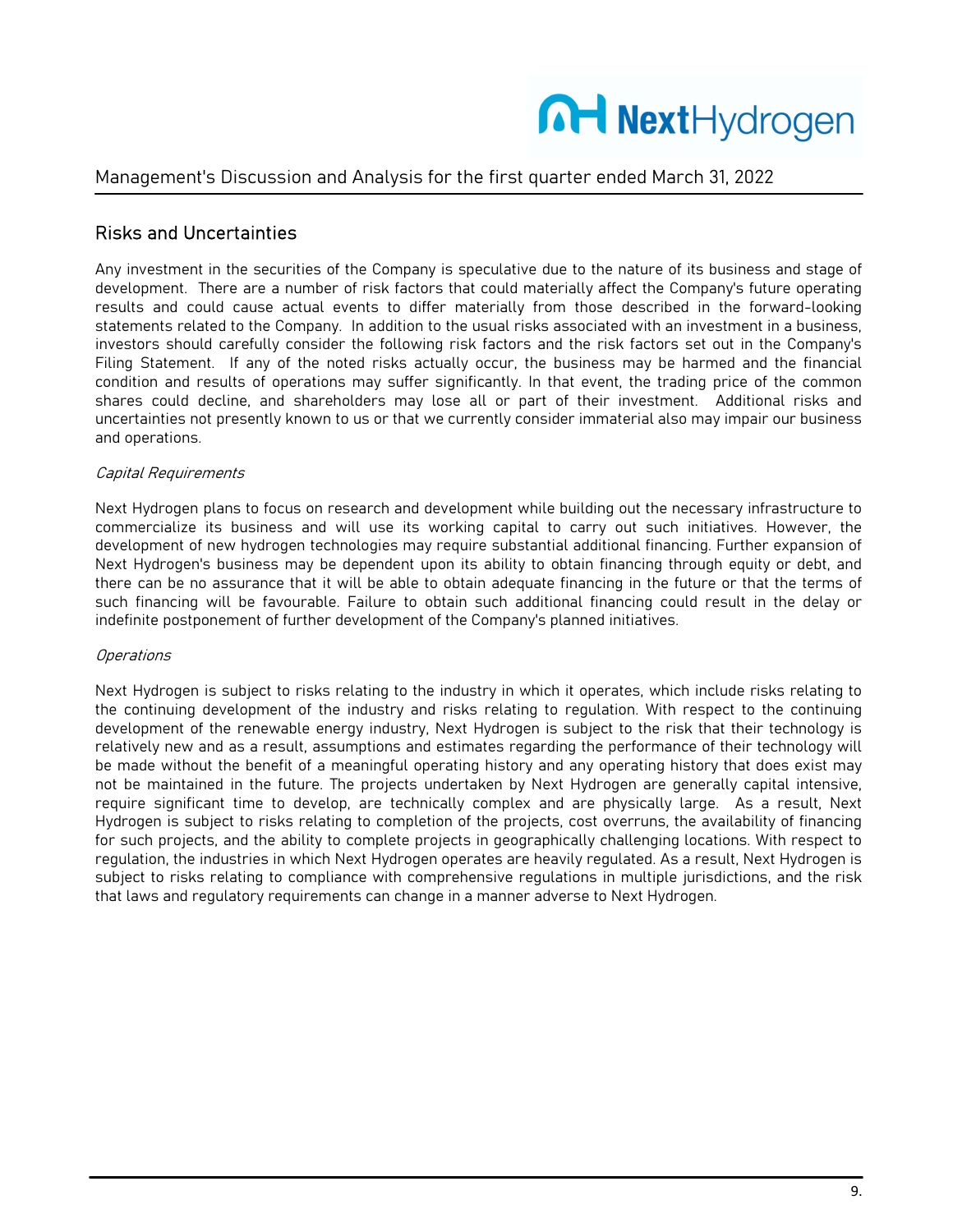

#### Development of the Clean Power Industry

Next Hydrogen operates in a new and rapidly evolving industry and accordingly is subject to risks relating to the development of that industry generally, and the technology underlying that industry. Accordingly, the business and future prospects of Next Hydrogen may be difficult to evaluate. Next Hydrogen cannot accurately predict the extent to which demand for products and services developed by Next Hydrogen will develop and/or increase, if at all. The success of Next Hydrogen also will depend on traditional business factors such as the ability to develop or market new products and the ability to properly execute corporate strategies. In addition, the regulation of issuers using such technologies or operating in such markets may undergo substantial change and the ultimate regulatory treatment of such technologies and markets is uncertain, which could affect the viability and expansion of such technologies and markets. In addition, because such technologies and markets may operate across many national boundaries, it is possible that they will be subject to widespread and inconsistent regulation. Any adverse developments that affect any of such technologies or markets could impact Next Hydrogen, thereby negatively impacting the value of Next Hydrogen's investments and/or the ability of Next Hydrogen to pay dividends or distributions.

#### Commercialization

Next Hydrogen cannot guarantee that Next Hydrogen will be able to develop commercially viable electrolyzer products on the timetable Next Hydrogen anticipates, or at all. Selling its electrolyzer products on a commercially viable basis requires technological advances to improve the durability, reliability and performance of these products, and to develop commercial volume manufacturing processes for these products. It also depends upon Next Hydrogen's ability to reduce the costs of these products, since they are currently more expensive than products based on existing technologies and/or powered by fossil fuels, such as steam methane reformation. Next Hydrogen may not be able to sufficiently reduce the cost of these products without reducing their performance, reliability and durability, which would adversely affect the willingness of consumers to buy its products. Next Hydrogen cannot guarantee that Next Hydrogen will be able to internally develop the technology necessary to sell its electrolyzer products on a commercially viable basis or that Next Hydrogen will be able to acquire or license the required technology from third parties.

In addition, before Next Hydrogen releases any products to market, Next Hydrogen subjects them to numerous field tests. These field tests may encounter problems and delays for a number of reasons, many of which are beyond Next Hydrogen's control. If these field tests reveal technical defects or reveal that its products do not meet performance goals, Next Hydrogen's anticipated timeline for selling its products on a commercially viable basis could be delayed, and potential purchasers may decline to purchase its products.

#### Market Demand

Next Hydrogen's products represent emerging markets, and Next Hydrogen does not know whether end-users will want to use them in commercial volumes. In such emerging markets, demand and market acceptance for recently introduced products and services are subject to a high level of uncertainty and risk. The development of a mass market for Next Hydrogen's electrolyzers may be affected by many factors, some of which are beyond Next Hydrogen's control, including the emergence of newer, more competitive technologies and products, the cost of fuels used by Next Hydrogen's products, regulatory requirements, consumer perceptions of the safety of its products and related fuels, and end-user reluctance to buy a new product.

If a mass market fails to develop, or develops more slowly than Next Hydrogen anticipates, Next Hydrogen may never achieve profitability. In addition, Next Hydrogen cannot guarantee that Next Hydrogen will continue to develop, manufacture or market its products if sales levels do not support the continuation of the product.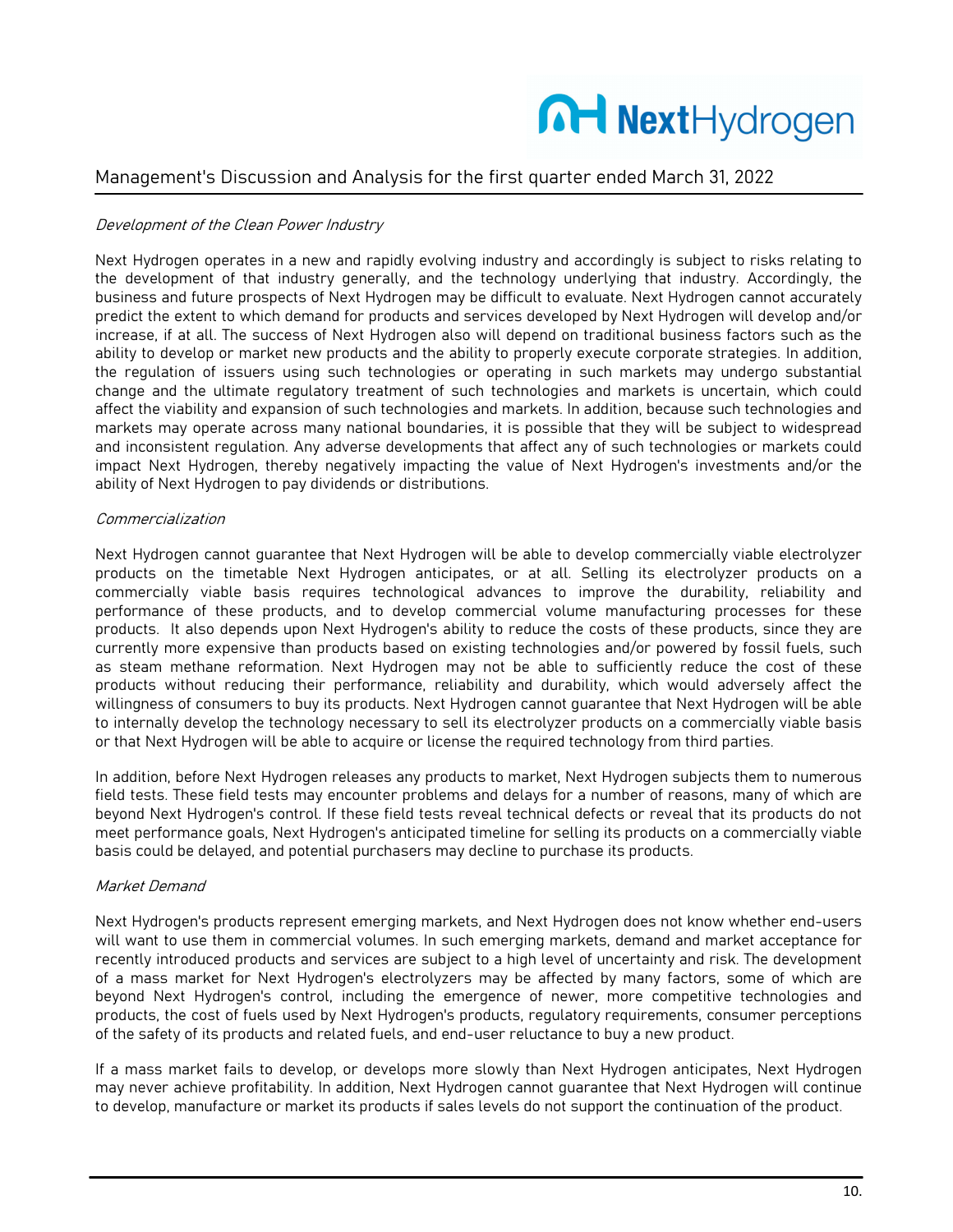

#### Warranty Claims and Product Performance

There is a risk that Next Hydrogen's warranty accrual estimates are not sufficient and Next Hydrogen may recognize additional expenses, including those related to litigation, as a result of warranty claims in excess of its current expectations. Such warranty claims may necessitate changes to its products or manufacturing processes up to and including a product recall, all of which could hurt the reputation of Next Hydrogen and its products, and may have an adverse impact on its financial performance and/or on future sales. While Next Hydrogen attempts to mitigate these risks through product development, quality assurance and customer support and service processes, there can be no assurance that these processes are adequate. Even in the absence of any warranty claims, a product deficiency such as a design or manufacturing defect could be identified, necessitating a product recall or other corrective measures, which could hurt Next Hydrogen's reputation and the reputation of its products and may have an adverse impact on its financial performance and/or future sales.

New products may have different performance characteristics from previous products. In addition, Next Hydrogen has limited field experience with existing commercial products from which to make its warranty accrual estimates.

#### Intellectual Property

Failure to protect Next Hydrogen's existing intellectual property rights may result in the loss of its exclusivity regarding, or right to use, its technologies. If Next Hydrogen does not adequately ensure its freedom to use certain technology, Next Hydrogen may have to pay others for rights to use their intellectual property, pay damages for infringement or misappropriation, or be enjoined from using such intellectual property. Next Hydrogen relies on patent, trade secret, trademark and copyright laws to protect its intellectual property. Some of its intellectual property is not covered by any patent or patent application, and the patents to which Next Hydrogen currently has rights expire between July 2028 and October 2034. Next Hydrogen's present or future-issued patents may not protect its technological leadership, and its patent portfolio may not continue to grow at the same rate as it has in the past. Moreover, Next Hydrogen's patent position is subject to complex factual and legal issues that may give rise to uncertainty as to the validity, scope and enforceability of a particular patent. Accordingly, there is no assurance that: (i) any of the patents owned by Next Hydrogen will not be invalidated, circumvented, challenged, rendered unenforceable or licensed to others; or (ii) any of its pending or future patent applications will be issued with the breadth of claim coverage sought by Next Hydrogen, if issued at all. In addition, effective patent, trade secret, trademark and copyright protection may be unavailable, limited or not applied for in certain countries.

Next Hydrogen also seeks to protect its proprietary intellectual property, including intellectual property that may not be patented or patentable, in part by confidentiality agreements and, if applicable, inventors' rights agreements with its strategic partners and employees. Next Hydrogen can provide no assurance that these agreements will not be breached, that Next Hydrogen will have adequate remedies for any breach, or that such persons or institutions will not assert rights to intellectual property arising out of these relationships.

Next Hydrogen may become subject to lawsuits in which it is alleged that Next Hydrogen has infringed the intellectual property rights of others or commence lawsuits against others who Next Hydrogen believes are infringing upon its rights. Next Hydrogen's involvement in intellectual property litigation could result in significant expense to Next Hydrogen, adversely affecting the development of sales of the challenged product or intellectual property and diverting the efforts of its technical and management personnel, whether or not such litigation is resolved in its favour.